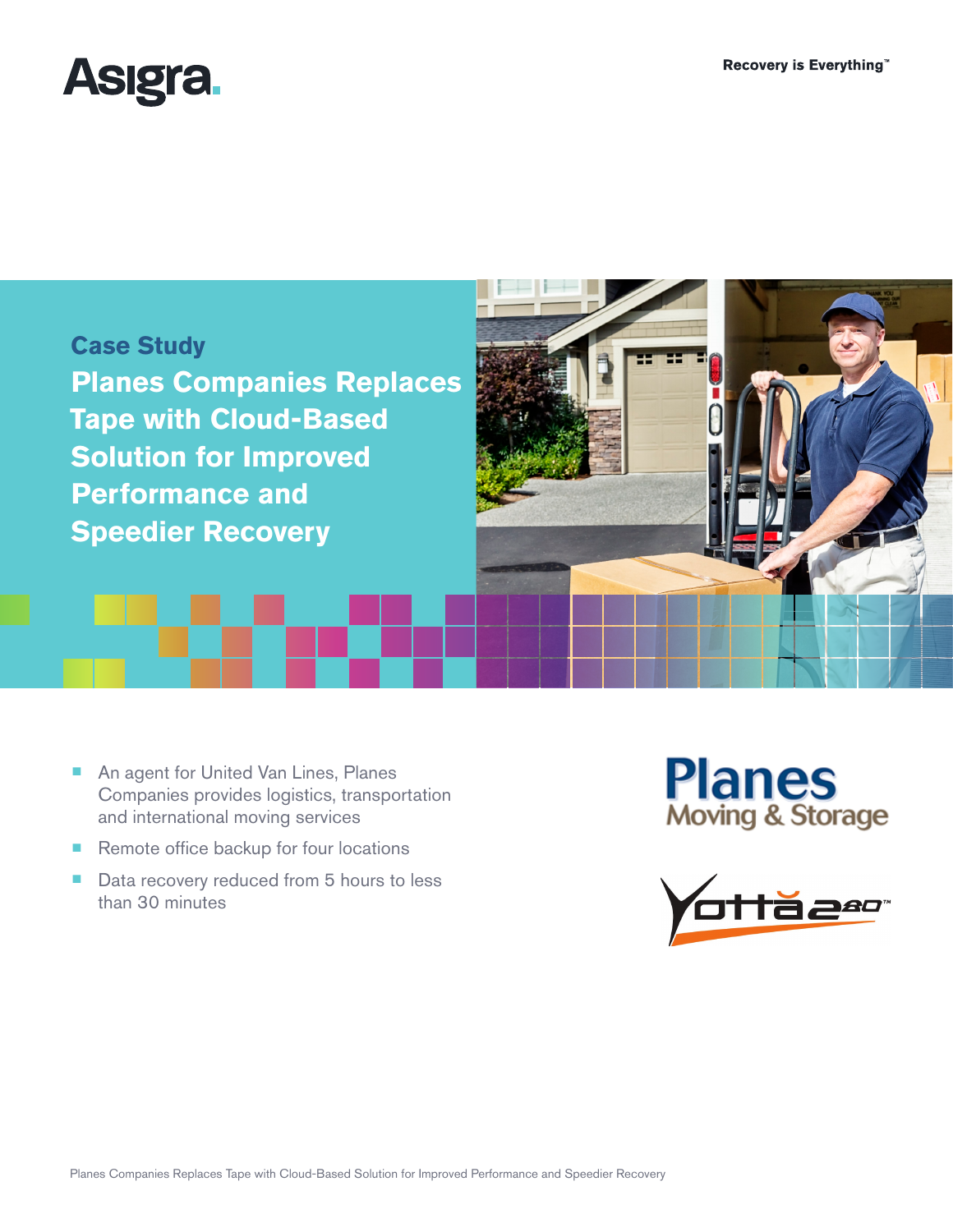

# **SUMMARY**

Relocation services company Planes Companies Inc., had traditionally protected the data at its corporate headquarters near Cincinnati—as well as at 5 remote locations—using a tape-based backup system. With data growth at 20 percent a year, the company became increasingly frustrated with tape-related problems, including the fact that data backup and recovery were overly time-consuming and difficult to manage. The tape system also had ongoing hardware problems that required repairs, which left the backup system offline for extended periods of time. In 2012, Planes Companies began researching cloud-based data recovery systems in an effort to replace the inefficiencies of tape backup. After a thorough review of cloud-based data recovery technology, the company decided to switch to [Yotta280](http://www.yotta280.com)'s cloud backup service powered by Asigra.

## **CUSTOMER OVERVIEW**

Planes Companies provides comprehensive relocation services, from residential and office moves to logistics, transportation, and international moving services. With three locations in Ohio (Cincinnati, Columbus, and Dayton) as well as offices in Indianapolis and Chicago, the company's goal is to develop and maintain permanent relationships with customers through outstanding service. Planes Companies' training programs and procedures are centered on providing the best relocation services in the industry. With the growth of the company and increasing needs for more rapid data recovery, Planes Companies sought a backup solution to save time and improve operational performance over its tape backup system.

# **BUSINESS SITUATION**

Planes Companies had long relied on tape backup, using Symantec BackupExec as its primary data protection technology. The company needed to protect a total of 3.5TB of data at its Cincinnati headquarters plus four remote locations in Columbus, Dayton, Indianapolis, and Chicago. The data resided on 2 EqualLogic file storage systems and 24 virtual servers using Xen virtualization software. The data being protected included files from the proprietary business application MoverSuite, as well as Microsoft SQL data and other assorted files.

Plane Companies' IT environment consisted of 5 staff members, with the System Administrator and Programmer Analyst responsible for managing backup. The IT department found that data recovery took 4-5 hours on average using Symantec BackupExec. As a company based in the Midwest, IT also was concerned about the ability of tape to rapidly and effectively

replicate the IT environment in the event of a disaster such as a tornado.

In response, based on personal recommendations from industry peers, Planes Companies began working with IT services provider, [Yotta280,](http://www.yotta280.com) in 2012 to deploy their cloud-based data recovery solution. An Asigra partner since 2006, Yotta280 is an IT services provider based in Jacksonville, Florida, that offers public, private, and hybrid cloud backup and disaster recovery to the enterprise and SMB markets. The new backup technology delivered by Yotta280 promised to return precious IT resources by offering dramatically faster and more reliable backup and recoveries without the cumbersome management or time requirements of tape solutions..

**"**We needed to see fast ROI from the savings in man hours that were historically used to manage our tape backup system. Our tapebased solution was difficult to manage, as well as time-consuming, and there were also constant hardware problems. With the Yotta280/Asigra solution, we're very happy with the local and remote recovery capabilities of the system, which provided rapid recovery in the event of data loss or natural disaster.<sub>22</sub><br>Leff McGrath, Vice Pr

**Jeff McGrath, Vice President, Information Services Planes Companies**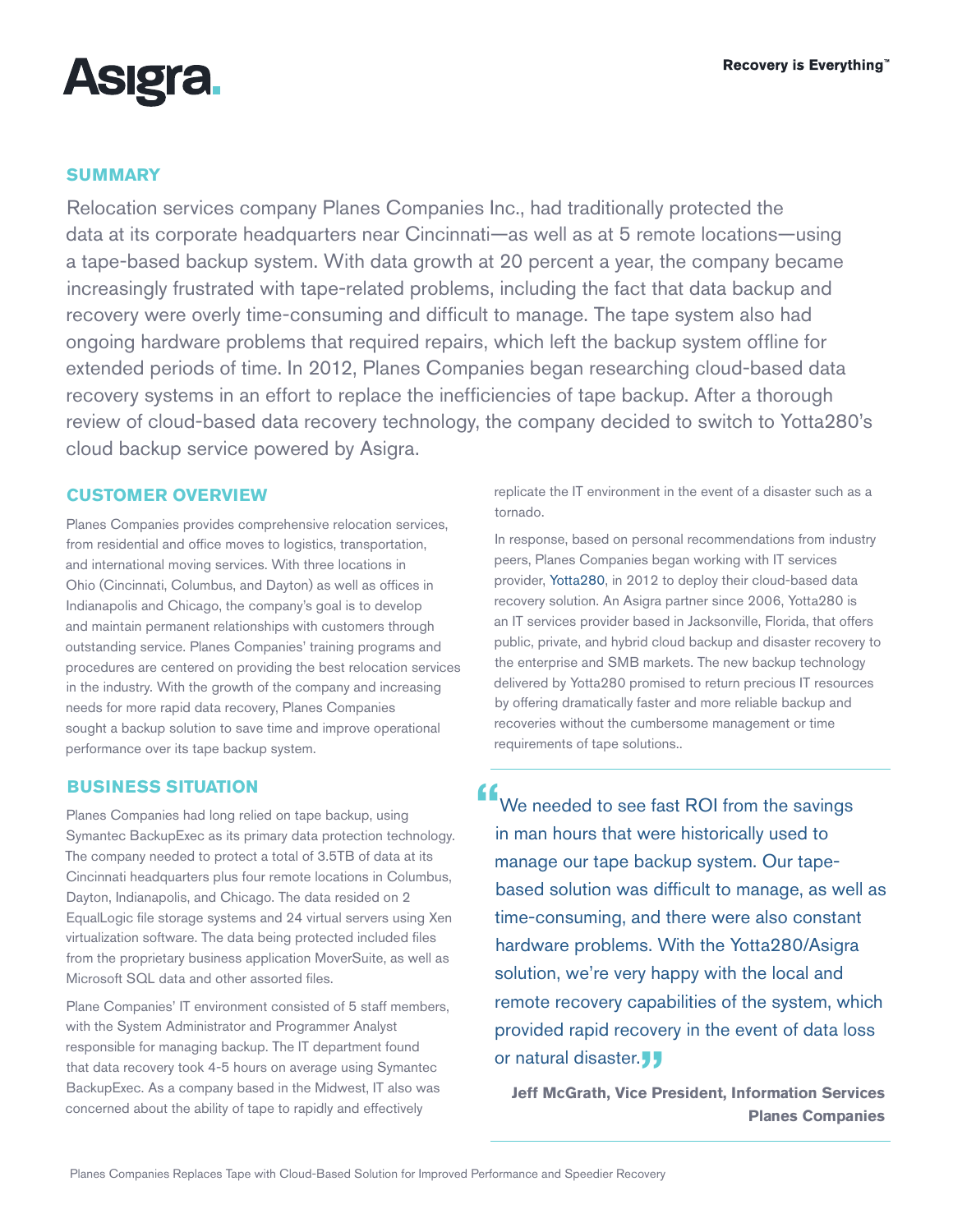

# **SOLUTION**

Yotta280's cloud backup service powered by Asigra was deployed in a hybrid configuration without agents across a combination of Planes Companies' physical and virtual servers. This included data on 2 EqualLogic file storage systems and 24 virtual servers, which used Xen as virtualization software. The company's backup data was stored offsite at Yotta280's data center, with 1TB of data stored as part of the primary backup set, and 1.5TB stored in the Backup Lifecycle Management™ (BLM) archive, a lower-cost backup vault for long-term data storage and retention.

The solution delivered by Yotta280 is enabled by Asigra Cloud Backup™ software, the industry's leading cloud-based data recovery software with over one million installations worldwide. The software is built for efficient operation and easily integrates with public, private, and hybrid cloud architectures. Asigra's agentless software architecture provides for simple deployment and hands-free management while providing advanced features that include global deduplication, automated mass deployment, autonomic healing, and validation restore capabilities. Planes Companies highlighted the following capabilities as key factors for selecting the solution:

- Support for both physical and virtualized IT environments
- High-performance local and remote backup and recovery
- Long-term backup data retention to lower storage costs
- Simple management and comprehensive monitoring

**f E** Benefits of the solution included a huge improvement in data recovery time, as well as seamless deployment and surprisingly easy management of the system. Having data replicated at multiple data centers gives us peace of mind in the event of data loss. Yotta280 and Asigra have delivered a solution that assures us in knowing that our data is secure.

> **Jeff McGrath, Vice President, Information Services Compared to tape. Planes Companies**

#### **RESULTS**

Planes Companies began using Yotta280's cloud backup service powered by Asigra in 2012, and was instantly impressed with Yotta280's fast, responsive, and knowledgeable tech support. Nearly 3 years since its cloud backup deployment, Planes Companies reported being pleased with the solution's data deduplication capabilities, and replication of data at multiple data centers in Birmingham, Alabama and Jacksonville, Florida. With the company's ongoing data growth, Planes Companies also appreciates the local recovery capabilities of the system, which provide rapid recovery in addition to remote recovery in the event of a natural disaster.

### **ENVIRONMENT**

- Protecting a total of 2.5TB, with 1TB part of the primary backup set and 1.5TB stored in the Backup Lifecycle Management archive
- Protected data located onsite at the company's headquarters near Cincinnati, plus four remote locations in Columbus, Dayton, Indianapolis, and Chicago
- Protecting data on 2 EqualLogic file storage systems and 24 virtual servers, with Xen virtualization software
- Protecting data from MoverSuite and Microsoft SQL as well as assorted files.

## **ASIGRA CLOUD-BASED DATA RECOVERY DELIVERS**

- Single integrated solution for all data protection needs
- Policy-based protection based on the user's IT environment and recovery requirements
- Optimization of IT resources for enhanced utilization
- Data encryption that secures data in-flight and at-rest
- High-performance data recovery